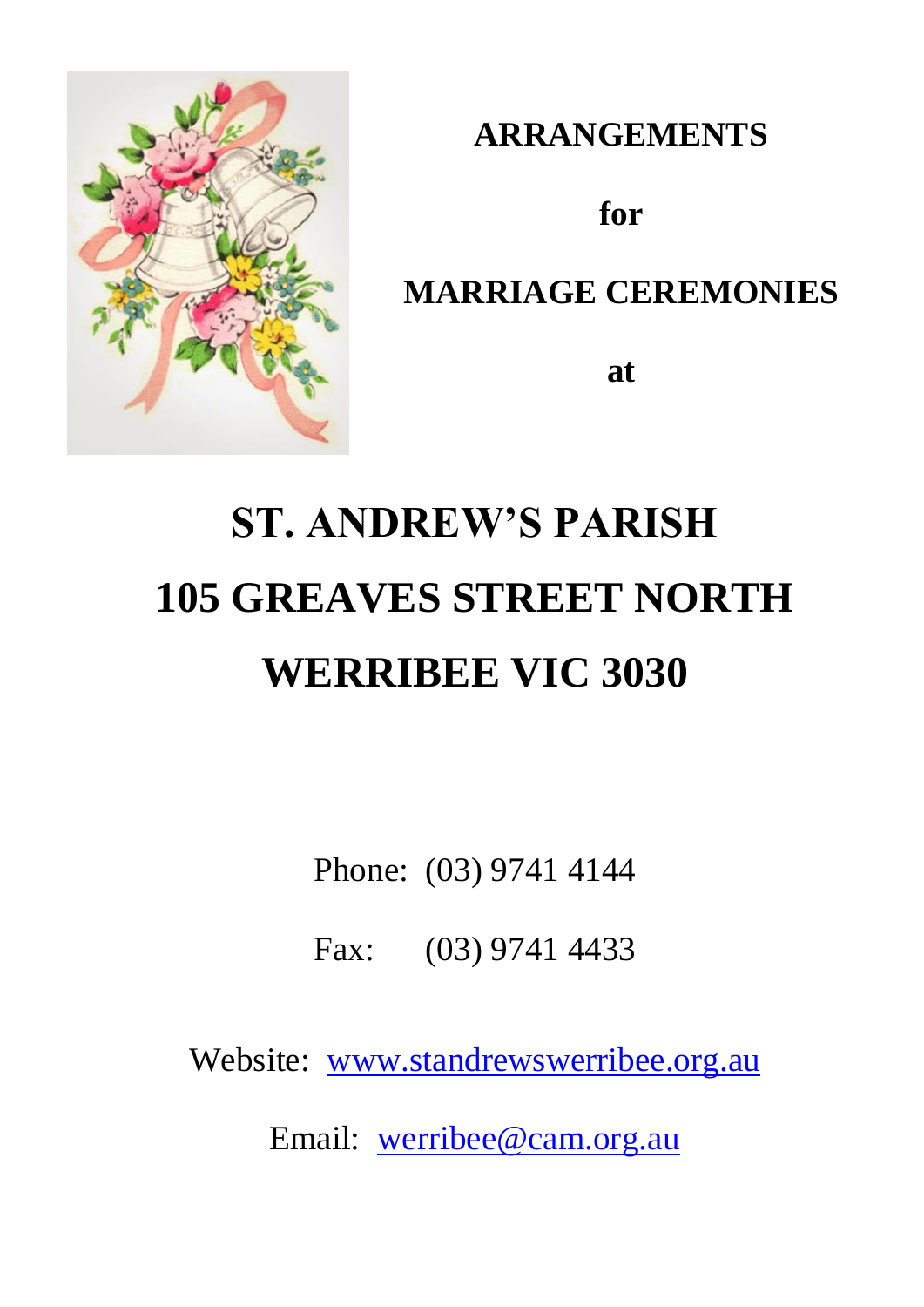Dear Parishioners,

Congratulations on your approaching Marriage. St. Andrew's Parish is glad to celebrate the important moments in the life of its members – Baptism, First Eucharist, Confirmation, Marriage, and to help them prepare for these great experiences.

This leaflet is to help you make arrangements that suit you, your families and your friends.

### **PREPARATION:**

As with all its sacraments, the Parish wants to prepare people both to celebrate well and to live out in their lives what that sacrament means. So preparation is for the ceremony itself, and for the married life that flows from it.

## **A number of options are offered. One highly recommended is the FOCCUS Program, which is available through CatholicCare Family Services.**

The date of your wedding will be confirmed when the preparation is done. It is therefore advised to complete it as soon as possible. When the preparation is completed, you are asked to contact the Celebrant to discuss the format of the service, and to complete the necessary papers.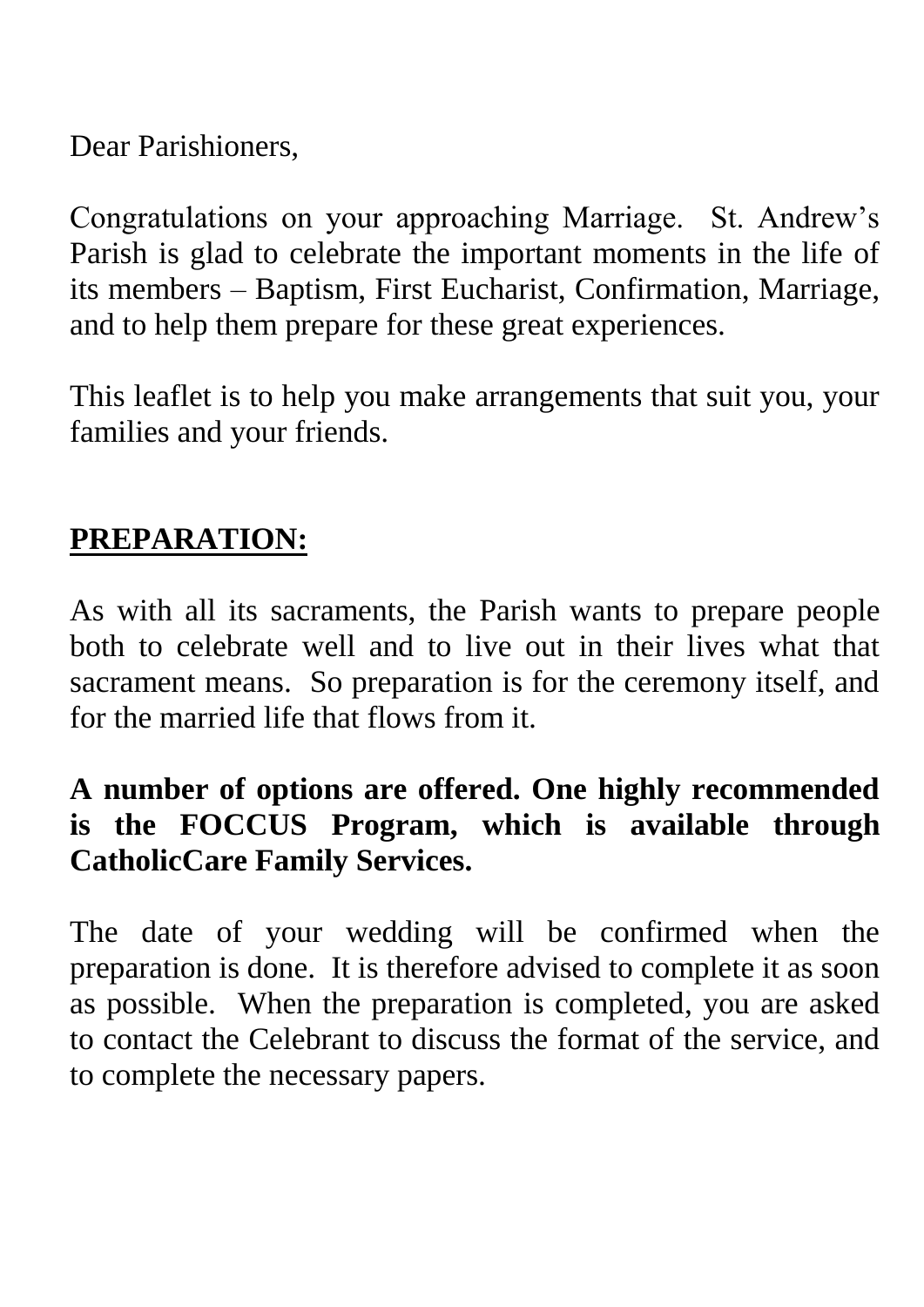## **FORMS OF SERVICE**

As a Sacrament, the service begins with the Word of God. The vows are then exchanged and the ring or rings blessed and given. The service concludes with prayers for the couple, the signing of the register and the blessing.

Where appropriate, practicing Catholics may wish to celebrate the Sacrament of Marriage within a Mass. This is possible even if one party is not Catholic. However, sensitivity should be shown to the different points of view of the parties and their families and friends, so that the ceremony does not seem to exclude its main participants from some part of the celebration. Anyone who has not received the Sacrament of First Holy Communion and anyone who is not Catholic may approach the Priest for a blessing but may not receive the Eucharist.

It is desirable for the couple to shape the service according to their own wishes on consultation with the celebrant and to involve family and friends, e.g. in reading and in prayer. Books are made available by the Parish for this purpose.

### **MUSIC**

Couples are welcome to bring their own CD's or their own musicians. The choice of music needs to be discussed with the celebrant for his approval.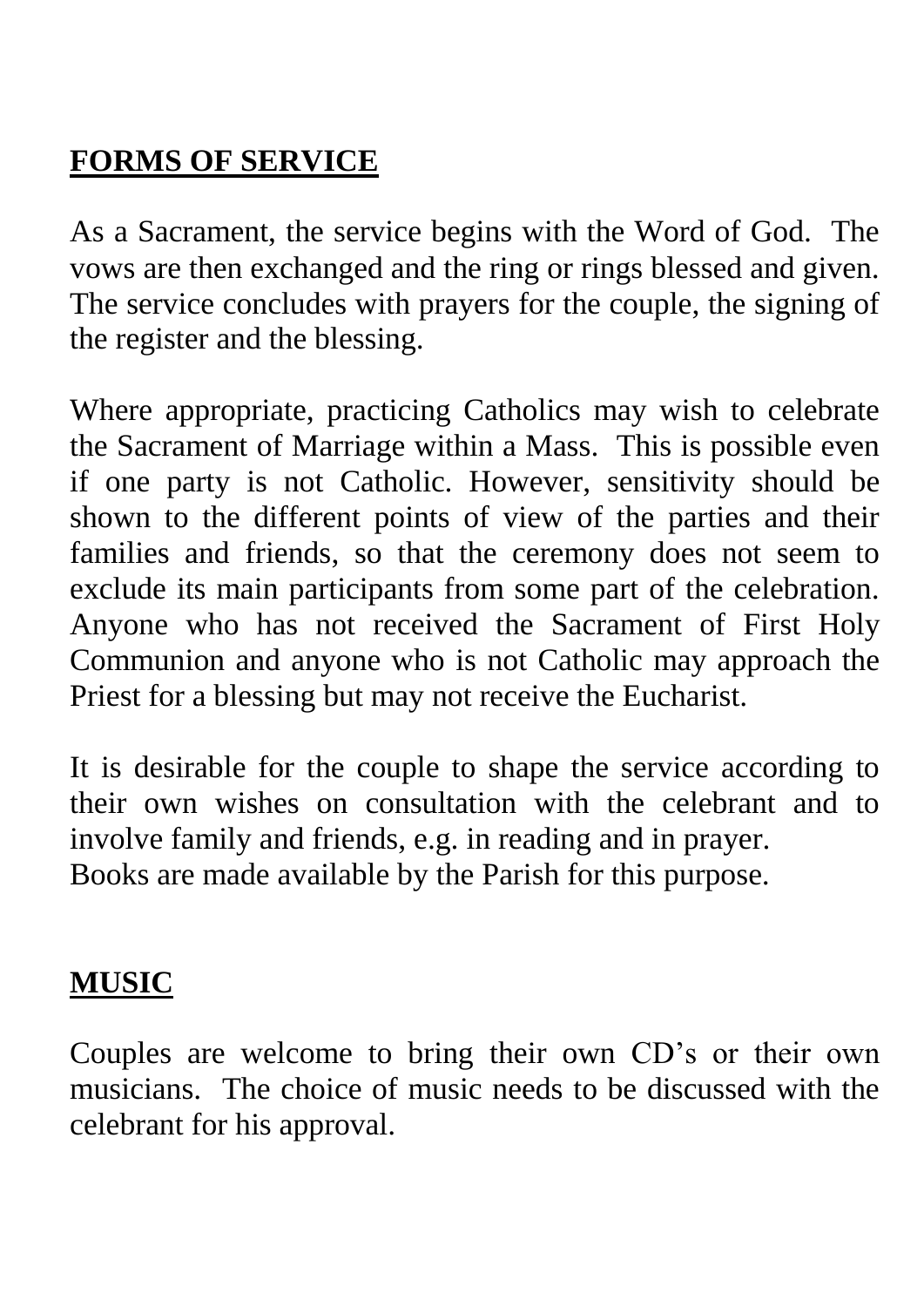## **FLOWERS**

Couples have to organise their own flowers. A big bouquet of flowers need to place in front of the altar table. If the couple desires to do more decoration in the church, this must be discuss with the celebrant.

## **PAPERS**

Parties must furnish the Celebrant with copies of their Birth Certificate and Baptism Certificate (unless baptised in the Parish of St. Andrew's).

Notice of Intention to Marry must be signed before the Celebrant at least 30 clear days before the Wedding Date.

## **VISITING CELEBRANT**

The completion of all forms and documents, required by Church and State, is the responsibility of the officiating Priest. All Church documents remain at St. Andrew's Parish.

From 1<sup>st</sup> September 2005, in view of the new Government regulations concerning Form 15 marriage certificates, St. Andrew's Parish will not be providing these certificates of marriage. Visiting Celebrants are advised to bring their own certificates.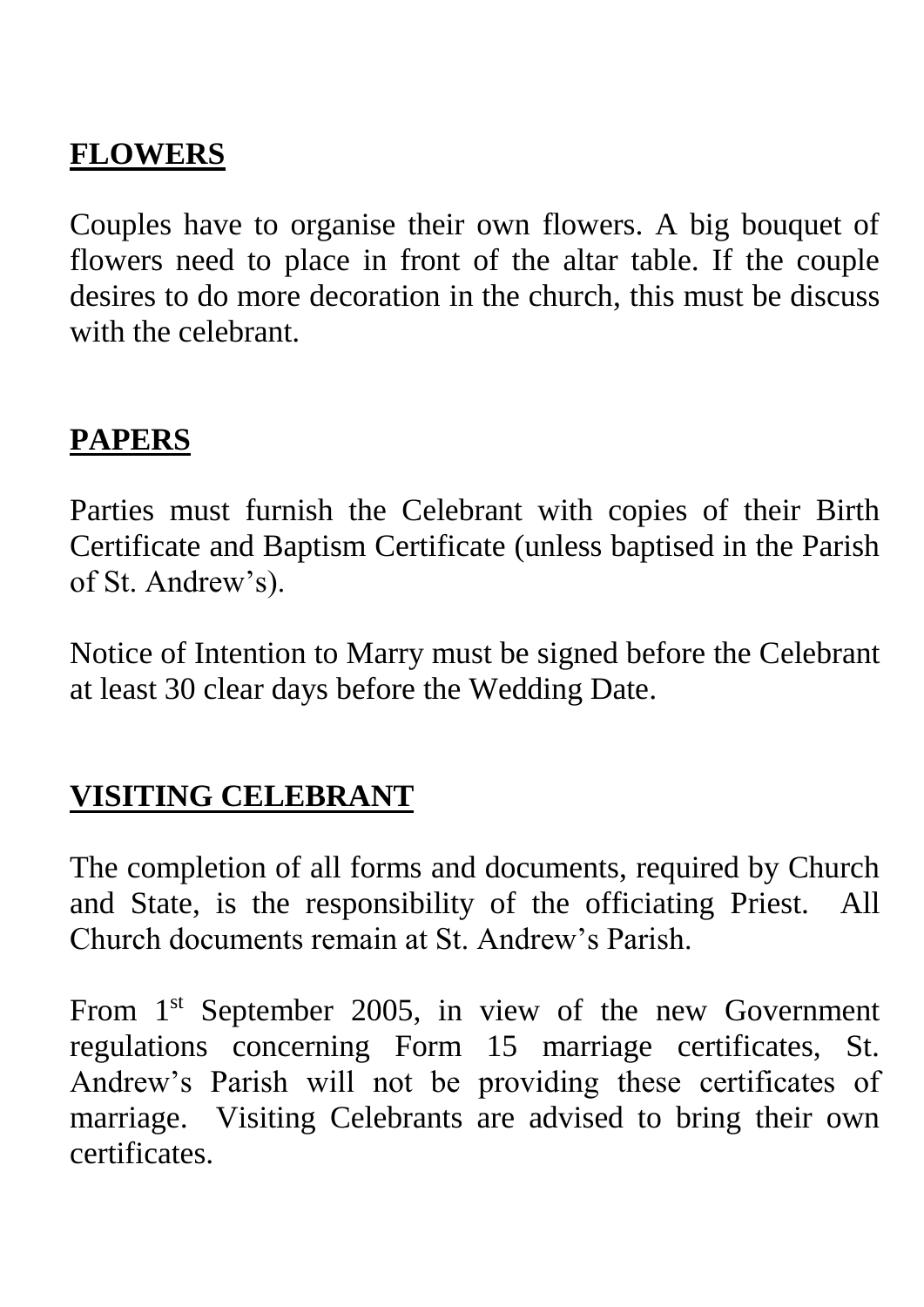The couple is advised that a separate offering has to be paid to the visiting celebrant, in addition to the St. Andrew's Church fee. Please discuss this with your celebrant.

## **COST**

An Administration fee reflects the need for the Parish to

maintain the Church and its surrounds, and the cost of secretarial support in the running of a large and complex Parish.

- **\$600 – if one of the couple is a registered parishioner and financially supporting the church**
- **\$800 – if one or both couple is registered parishioner but not financially supporting the church**
- **\$800 – if one or both couple are parishioner of St. Andrews but not registered and not financially supporting the church**
- **\$800 – if the couple are not parishioners of St. Andrews Parish. Couple need to organise their own priest and you must offer him your personal offering.**

**A deposit of \$500 is to be paid at the time of booking, accompanied by the details form. The balance of \$300 is to be paid three months before the Wedding at the Parish Office. A receipt will be issued upon payment.**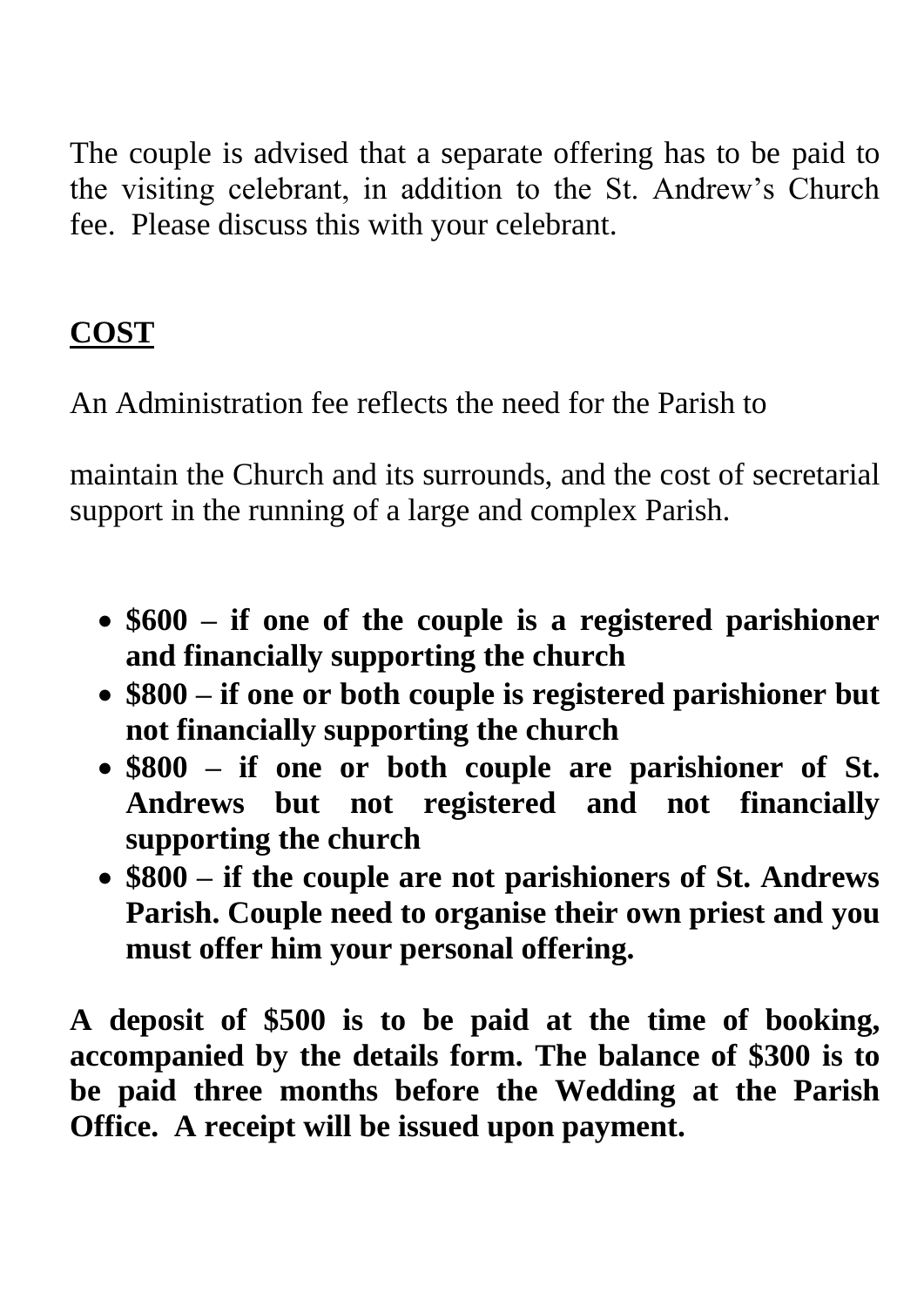## **TIMES:** SATURDAY 10.30am 12.00pm 2.00pm

Exceptions apply – please confirm the availability of specific dates with the Parish Office.

Dates and times for Weekday Weddings by arrangement with the Priest.

## **OTHER MATTERS**

#### **Videos and Photos:**

The desire of couples for a record of the ceremony is appreciated by the Celebrant. This should be done in a way that does not make it difficult for guests to see the ceremony or participate in it, e.g. no extra lights.

#### **Confetti:**

The use of confetti or rice is not allowed. It is impossible to clean up before the weekend Masses, or before another wedding. Would you kindly inform your guests of this on your Wedding invitations.

**PLEASE NOTE: NO ALCOHOL and NO SMOKING permitted on Church grounds as this is a holy place.**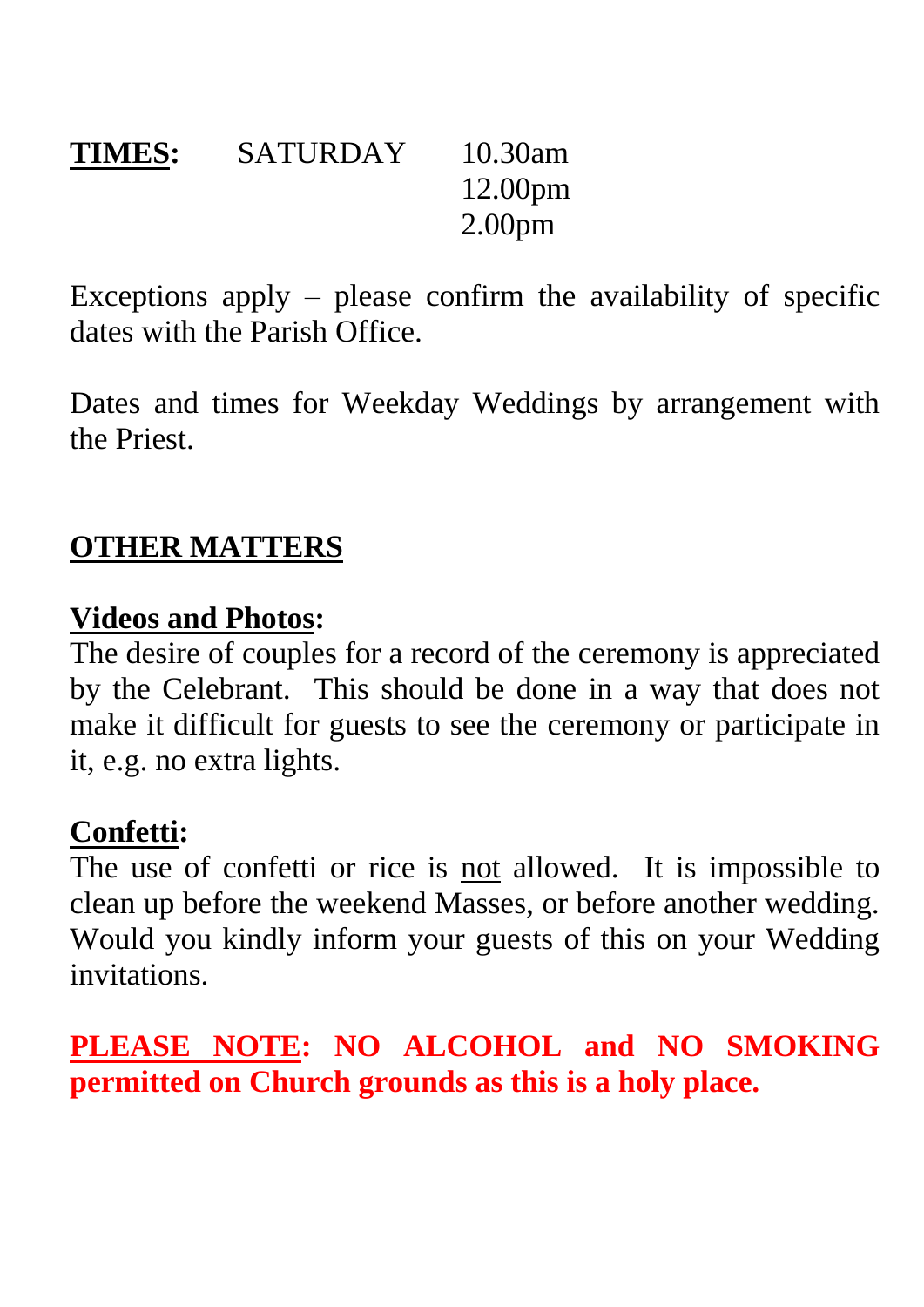## **Further Assistance:**

If you require further assistance, please call the Parish Office on 9741 4144 during office hours Tuesday to Friday 9am – 4pm.

## **On your Wedding Day:**

## **Your wedding ceremony is special to you, your family and guests, so please arrive on time. Consider that there may be other wedding ceremonies after your wedding.**

We suggest that you nominate either a family member or a reliable friend to collect any items left in the church after your wedding ceremony, i.e. booklets, pew decorations (if you have brought your own), baskets etc. This will save a lot of inconvenience for you and for the Parish Office Staff.

## **Most importantly - enjoy your day.**